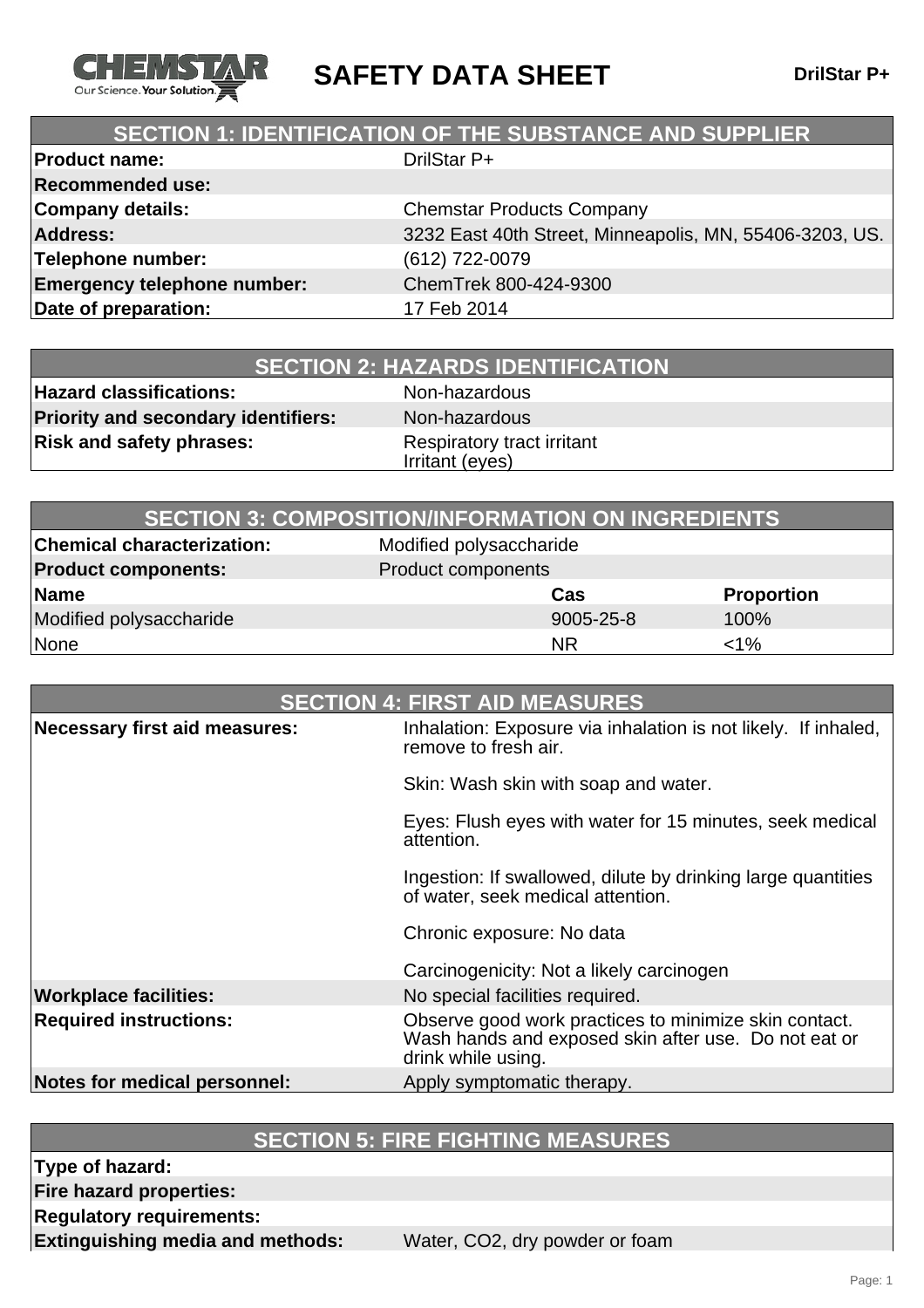

**SAFETY DATA SHEET** DrilStar P+

### **Hazchem code:**

**Recommended protective clothing:** When fighting a major fire, wear full protective clothing including breathing apparatus.

### **SECTION 6: ACCIDENTAL RELEASE MEASURES**

**Emergency procedures:** Sweep up and flush area with water.

Caution: Wet floors may be slippery when material is present. Avoid production of dust.

| <b>SECTION 7: HANDLING AND STORAGE</b> |                                                                                      |
|----------------------------------------|--------------------------------------------------------------------------------------|
| <b>Precautions for safe handling:</b>  | Avoid practices which produce dust. Store away from<br>heat, flame and spark source. |
| <b>Regulatory requirements:</b>        | N/A                                                                                  |
| <b>Handling practices:</b>             | N/A                                                                                  |
| <b>Approved handlers:</b>              | Not required                                                                         |
| Conditions for safe storage:           | Store away from heat, flame and spark source                                         |
| Store site requirements:               |                                                                                      |
| Packaging:                             |                                                                                      |

| <b>SECTION 8: EXPOSURE CONTROL/PERSONAL PROTECTION</b> |                                                                                                                                            |
|--------------------------------------------------------|--------------------------------------------------------------------------------------------------------------------------------------------|
| <b>Workplace exposure standards:</b>                   |                                                                                                                                            |
| Application in the workplace:                          | Prevent exposure by using engineering controls, personal<br>protective equipment, and proper work practices. Avoid<br>the creation of dust |
| <b>Exposure standards outside the</b><br>workplace:    | TEL and EELs are not set at this time                                                                                                      |
| <b>Engineering controls:</b>                           | Ventilation as needed to control dust                                                                                                      |
| <b>Personal protection:</b>                            | Dust respirator (NIOSH/MSHA TC-21C-132) as needed.<br>Eye protection<br>Protective gloves                                                  |
| <b>References:</b>                                     | N/A                                                                                                                                        |

| <b>SECTION 9: PHYSICAL AND CHEMICAL PROPERTIES</b> |                                                                                                                                                          |
|----------------------------------------------------|----------------------------------------------------------------------------------------------------------------------------------------------------------|
| Specify product data:                              | <b>Physical State: Solid</b><br>Solubility in water: appreciable<br>pH (4% sol): 5.0 - 8.0<br>Density (Lb./Cu. Ft.): 25 - 40<br>Appearance: white powder |
| <b>Required specifications:</b>                    | N/A                                                                                                                                                      |
| <b>Further specifications:</b>                     | N/A                                                                                                                                                      |
| <b>Specific advice:</b>                            | N/A                                                                                                                                                      |

## **SECTION 10: STABILITY AND REACTIVITY**

**Stability of the substance:** Stable under normal conditions of use and storage